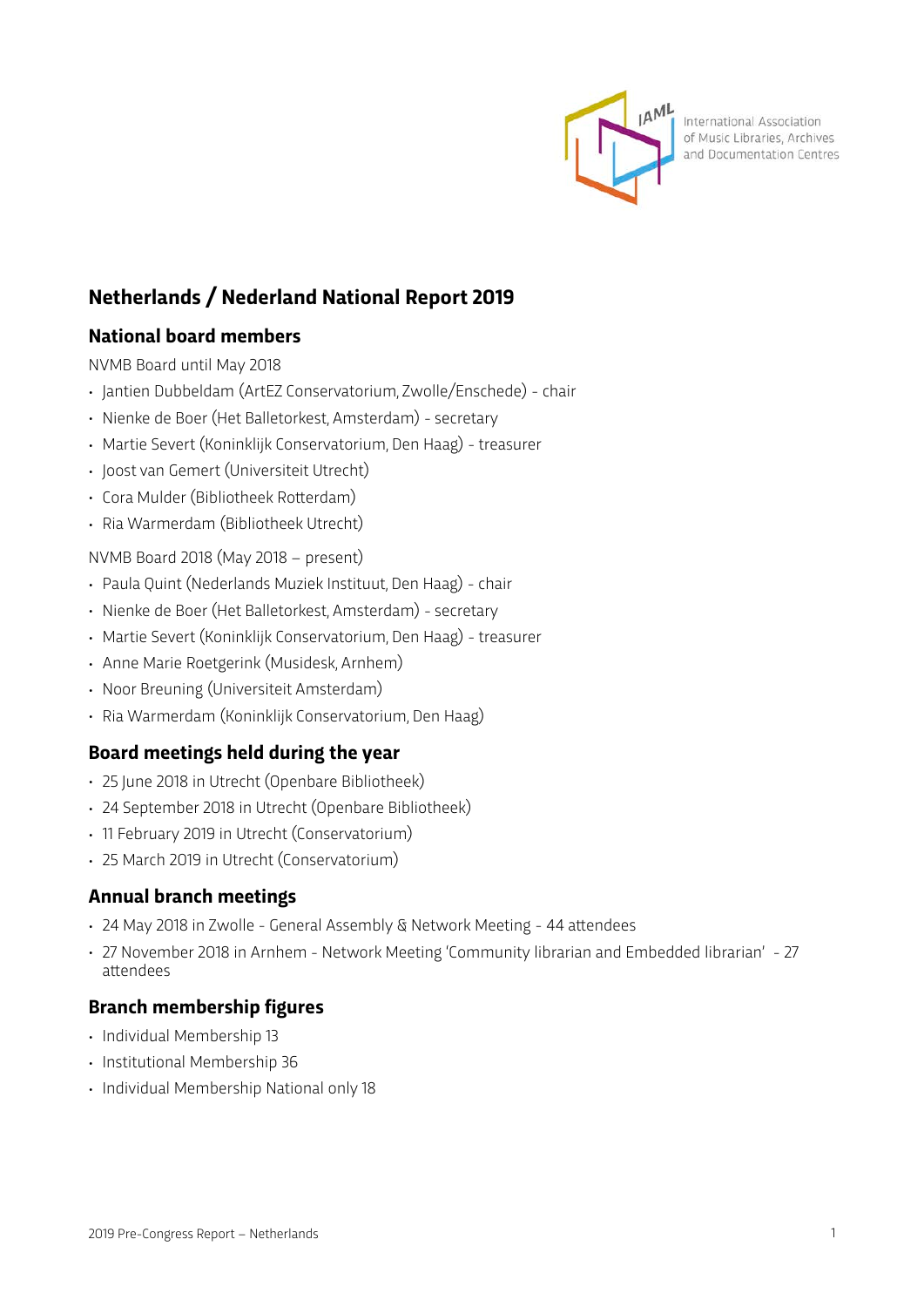### **Branch activities**

• 24 May 2018 Stadskamer Zwolle - Network Meeting 'Theatre and Music'

Speakers:

Otto van der Mieden (puppeteer 'Puppet Show Museum', Vorchten) – An Exposition for Blind and Visually Impaired

Hans van Keulen (Special Collections, Universiteit Amsterdam) – Theatre Collection of the former 'Theater Instituut Nederland'

Ingmar Vroomen (Muziekweb Roterdam) – Changing Services in the Library

• 27 November 2018 in Arnhem Musidesk - Network Meeting Community and Embedded librarian Speakers:

Marjo Frank (Cubiss) – Study Community librarian Jeroen Bouland (Biblionet Groningen) – Student Community librarian Tale Evenhuis (University Leiden) – Working as a community librarian

• 16 May 2019 in Deventer Public Library - Hospitality in the Library

Speakers:

Jos Oegema (Public Library Deventer) – Moving the library to the new building Babette Granberg (Manager Public Library Deventer) – Hospitality in the Public Library Deventer Ruth Pijls (Teacher at the Saxion Hogeschool) – Different aspects of hospitality

### **Branch projects**

- Werkgroep Inventarisatie Muziekcollecties
- Landelijke Werkgroep Bladmuziek
- Werkgroep RISM Nederland
- Klassieke Muziek Coalitie

### **Branch publications**

Four new editions of the NVMB Newsleter: March 2018, July 2018, November 2018, March 2019.. Available online via the NVMB website.

#### **Branch website**

[www.nvmb.nl](http://www.nvmb.nl)

### **Social media activity**

NVMB on twiter

#### **Branch scholarships, grants, bursaries, awards**

NVMB gives travel grants for IAML Congress participants. (no names supplied)

### **Advocacy and recruitment**

Our focus regarding recruitment activities has been mainly on individual members, orchestra libraries and public libraries.

### **RILM and RISM contributions**

RISM Netherlands – contact: Simon Groot

RILM Netherlands – contact: Martie Severt